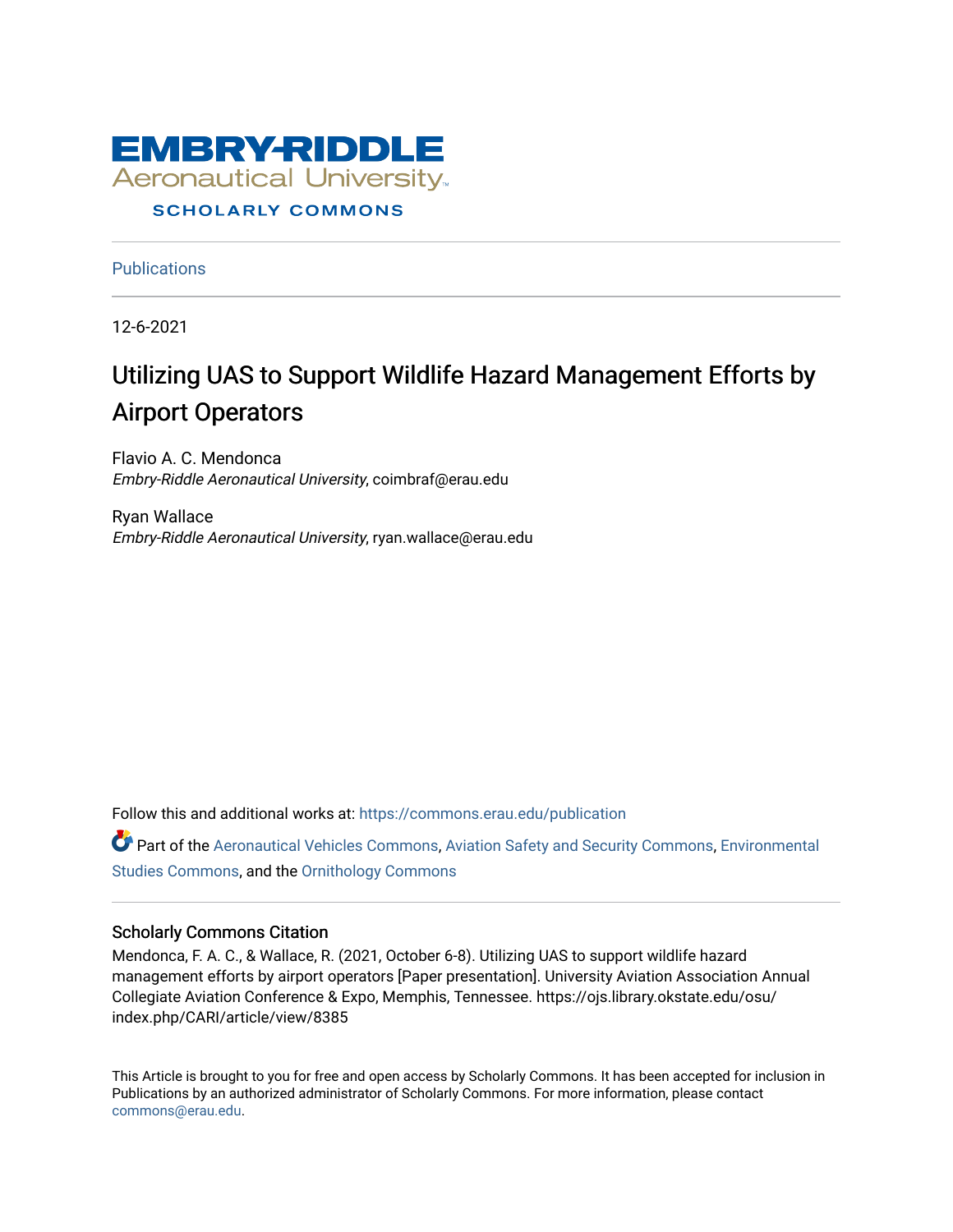

# **Collegiate Aviation Review International**

Volume 39 | Issue 2 Proceedings of the 2021 UAA Annual Conference, Article #3

12-06-2021

# **Utilizing UAS to Support Wildlife Hazard Management Efforts by Airport Operators**

Flavio A. C. Mendonca Ryan Wallace *Embry-Riddle Aeronautical University Embry-Riddle Aeronautical University*

The FAA requires airports operating under the Code of Federal Regulations Part 139 to conduct a wildlife hazard assessment (WHA) when some wildlife-strike events have occurred at or near the airport. The WHA should be conducted by a Qualified Airport Wildlife Biologist (QAWB) and must contain several elements, including the identification of the wildlife species observed and their numbers; local movements; daily and seasonal occurrences; and the identification and location of features on and near the airport that could attract wildlife. Habitats and landuse practices at and around the airport are key factors affecting wildlife species and the size of their populations in the airport environment. The purpose of this ongoing study is to investigate how UAS technologies could be safely and effectively applied to identify hazardous wildlife species to aviation operations as well as potential wildlife hazard attractants within the airport jurisdiction. Researchers have used a DJI Mavic 2 Enterprise Dual drone with visual and thermal cameras to collect data. Data have been collected in a private airport in a "Class G" airspace. We have applied different risk mitigation strategies to mitigate risks associated with drone operations in an airport environment, including a visual observer during data collection, and an ADS-B flight box to obtain information of manned aircraft at and around the airport. Multiple flights were conducted in different days of the week as well as different times of the day. Noteworthy to mention we have had the technical support of QAWB throughout this study. Preliminary findings suggest that UAS can facilitate the observations made by a QAWB during a WHA, including the identification and assessment of potential wildlife attractants (e.g., wetlands), and the identification of wildlife species (e.g., White ibis). Additionally, initial findings indicate that UAS facilitates data collection in areas that are difficult to access by ground-based means (e.g., wetlands). Another key finding of this study was that our team could observe, and with the assistance of the QAWB identify different wildlife species and habitats simultaneously during each UAS flight. In different words, from a single image (video and/or picture) a QAWB could obtain valuable information about different wildlife species and related habitats. Lastly, results suggest that the versatility and speed of UAS (including their high-quality cameras and sensors) ensure that data can be collected more thoroughly and faster over large areas during a WHA.

#### Recommended Citation:

Mendonca, F. A. C., & Wallace, R. (2021). Utilizing UAS to support wildlife hazard management efforts by airport operators. *Collegiate Aviation Review International,* 39(2), 238-248. Retrieved from http://ojs.library.okstate.edu/osu/index.php/CARI/article/view/8385/7686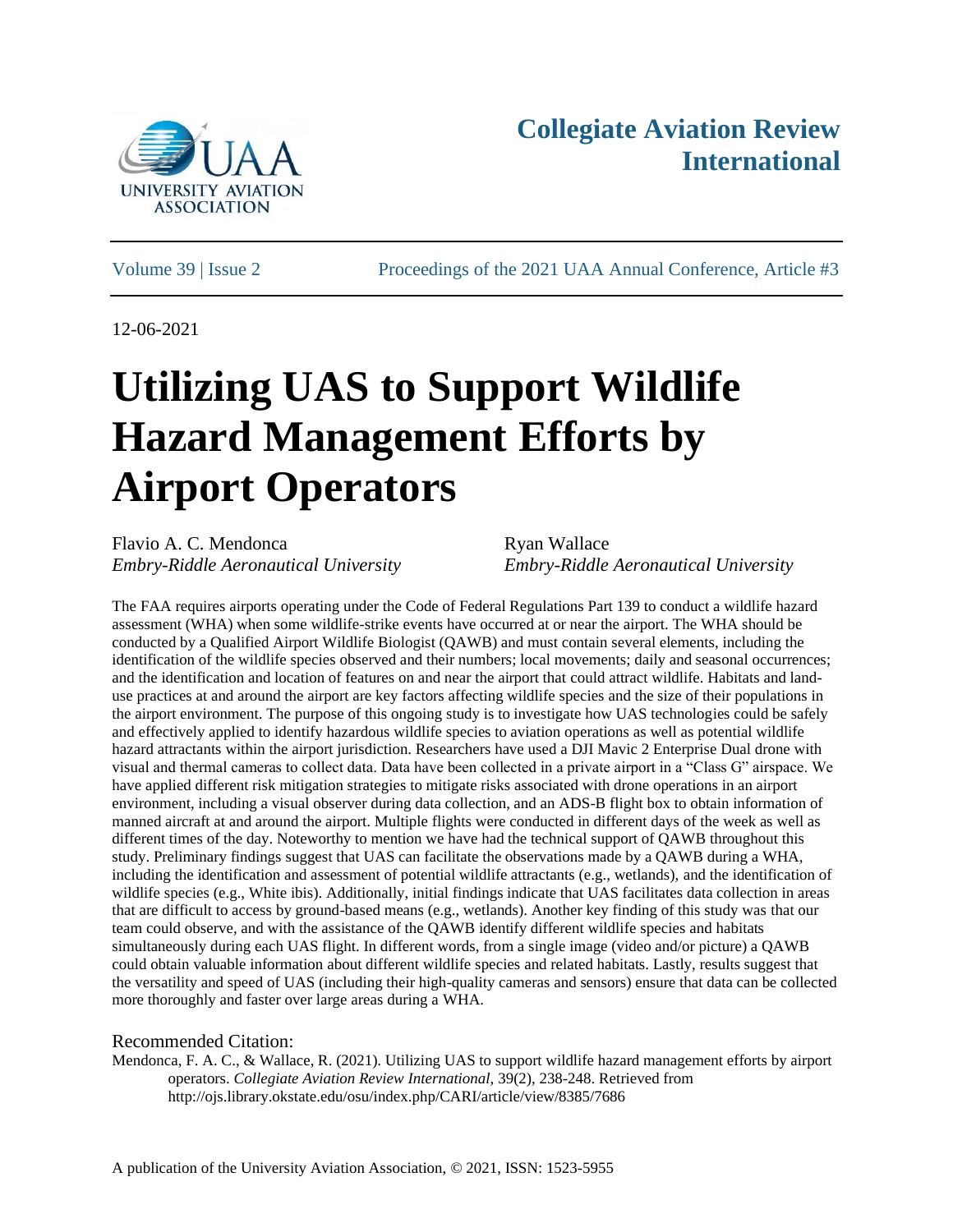#### **Introduction**

Aircraft accidents resulting from wildlife strikes have become an increasing economic and safety concern for the U.S. aviation industry. Wildlife strikes have killed more than 295 people and destroyed over 271 worldwide since 1988. According to Dolbeer et al. (2021), there were 238,654 wildlife strikes in the U.S. from 1990 through 2018. Almost 97% of these strikes involved birds. During this period, 16 and 251 wildlife strikes resulted in 36 fatalities and 327 people injured, respectively. Seventy-four aircraft were damaged beyond repair due to strikes. Annually, conservative estimates suggest that wildlife strikes cost on average \$200 million in monetary losses and 110,000 hours of aircraft downtime. Nonetheless, previous studies (DeVault et al., 2018; Dolbeer et al., 2021) have suggested that frequently wildlife strike reports do not provide accurate information regarding the direct and other monetary costs estimates. Yet, many strikes go unreported. Thus, it can be assumed the costs of wildlife strikes could be significantly higher.

Certificated airports are required to complete a wildlife hazard assessment when certain safety events (e.g., multiple strikes involving an air carrier) have occurred at or near an airport. This process should be conducted by a qualified airport wildlife biologist (QAWB). The Title 14 Code of Federal Regulations (CFR) Part 139.337 prescribes the required elements of a WHA, which include the identification of wildlife species to aviation operations as well as the location of habitats and other features that could attract hazardous wildlife species to the airport air operations area (AOA) (Cleary & Dolbeer, 2005). A WHA provides the foundation for an effective wildlife hazard management plan (WHMP). The FAA has provided guidance on the protocols for conducting a WHA and WHMP (FAA, 2018), on land uses and other habitats with the potential to attract hazardous wildlife (FAA, 2020) to the airport environment, and on the most hazardous wildlife species to aviation operations.

Safety programs and other strategies by aviation stakeholders have certainly improved aviation safety. Notwithstanding, information obtained from the analyses of wildlife strike data has indicated that mitigating the risk of accidents due to wildlife strikes will present unique challenges over the next decades. For example, the number of strikes has increased from 9,840 in 2011 to 17,178 in 2019 (a 75% increase). Similarly, the number of damaging strikes increase by 41% over the same period. The rate of strikes and of damaging strikes per million aircraft movements increased by 42% and by 7% from 2011 through 2019. For GA and commercial aircraft, 87% and 82% of the total strikes, respectively, occurred at the airport environment (at or below 1,500 above ground level [AGL]) (Dolbeer et al., 2021).

The effective management of wildlife hazards is a defense in depth, and includes actions by pilots, aircraft and airport certification standards, and safety programs by airport operators (Mendonca et al., 2018). A multifaceted approach for mitigating strikes is vital, and that should include certification standards for aircraft airframe and engines, outreach, and education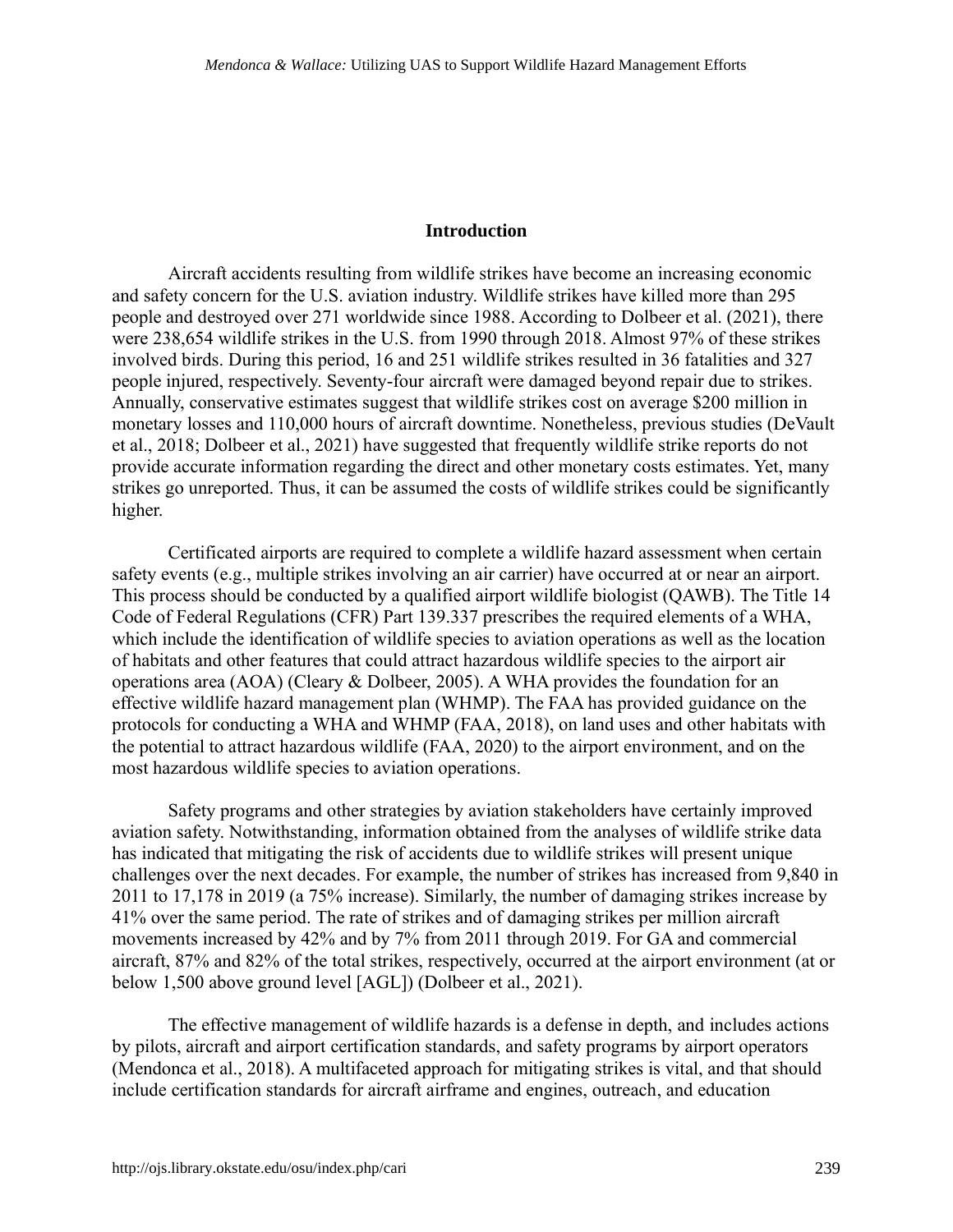(Eschenfelder & DeFusco, 2010). Additionally, it should include the use of new technologies and/or innovative approaches to current technologies. Hamilton et al. (2020a, 2020b) and Prather (2019) have also suggested the investigation of unmanned aircraft systems (UAS) for identifying hazardous wildlife species to aviation operations.

UAS has been experiencing healthy growth in the U.S. over the past years. In fact, UAS has have been used for multiple purposes, ranging from recreation to data collection during research projects. According to Prather (2019), new applications of UAS are frequently being established around the world. UAS application at the airport environment could include construction, security, and emergency management; and wildlife hazard mitigation. Nonetheless, the safe incorporation of UAS and related technologies into an airport environment, still in early stages, presents major safety, economic, regulatory, and infrastructure challenges. Nonetheless, it also presents opportunities and benefits to include cost efficiencies, increased mission effectiveness, and career opportunities. Hamilton et al. (2020a) have indicated that research is needed to evaluate the effectiveness of using UAS in the airport environment. Moreover, empirical data and information can help develop metrics to "determine how the UAS will benefit the airport" (Prather, 2019, p. 40).

To address a gap in previous research, the current study is an attempt to investigate how UAS can be used to support the airport operator's efforts to mitigate the risk of aircraft accidents resulting from wildlife strikes. More specifically, the goals of this ongoing exploratory study are to:

1. Identify the most effective UAS and sensors for data collection during a WHA;

2. Explore best practices for UAS application to identify hazardous wildlife species and related habitats at the airport environment; and

3. Develop operational procedures and workflows that support the effective application of UAS at the airport environment during a WHA.

### **Concept of Operations**

Hamilton et al. (2020a) defined concept of operations (CONOPS) for UAS as "a description of the nature of UAS operations and the resulting impacts on relevant stakeholders and the environment" (p. 3). The ConOps include the UAS flight pattern, regulatory requirements, and safety risk management processes and procedures. Our team utilized Hamilton et al. (2020a, 2020b), Neubauer et al. (2015), and Prather (2019) while developing (and updating) the ConOps for the current study. It is important to mention that a QAWB has provided expertise and guidance throughout this study.

During the first phase of this study (spring 2021) we utilized a DJI Mavic 2 Enterprise drone with visual and thermal cameras. The integrated thermal-visual cameras have multiple functionalities which allowed our team to switch between thermal, visual, or even split-view feeds. The ground position system (GPS) location, time, and date of images (photos and videos) were recorded on GPS timestamping (see Figure 1).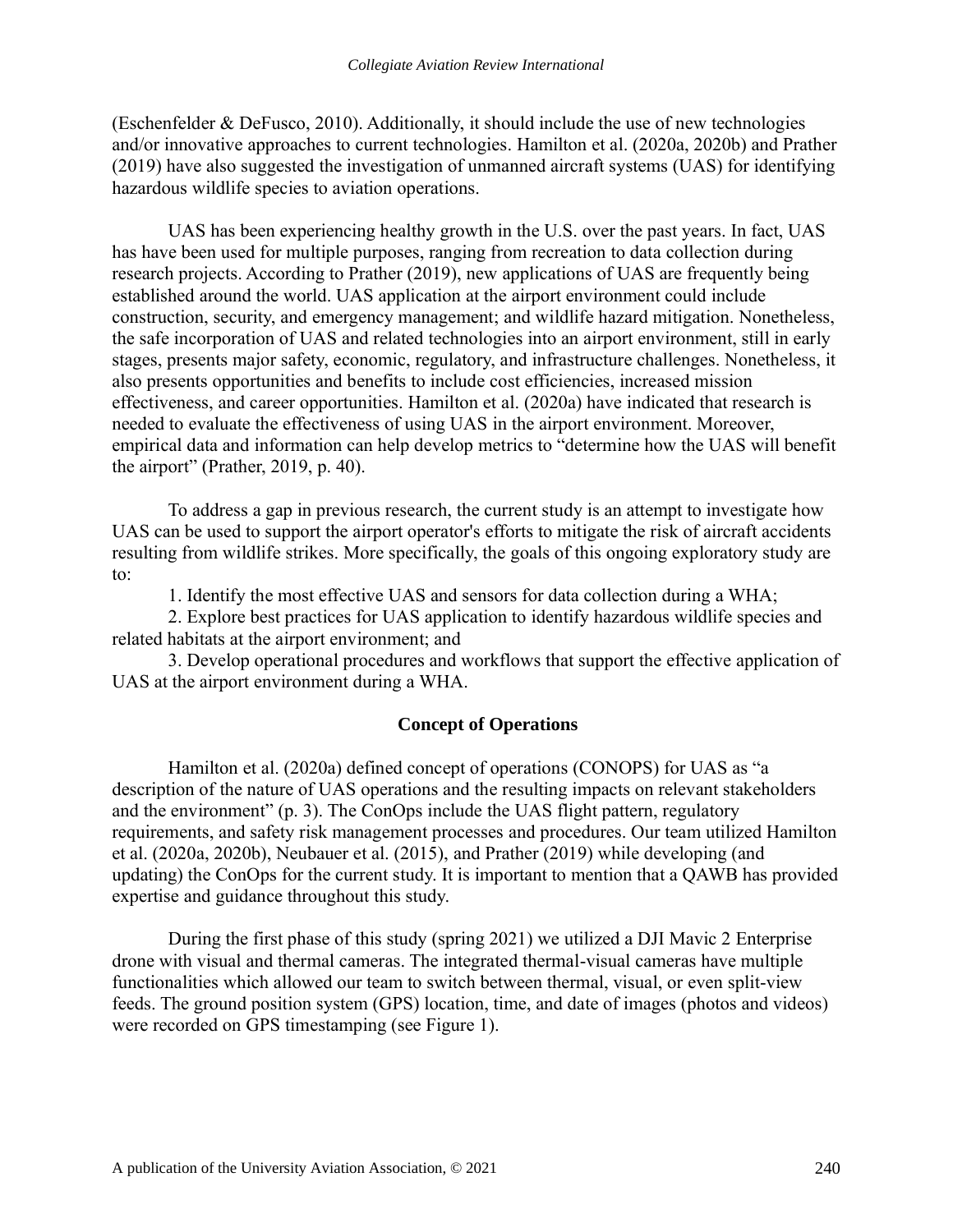| Property<br>I With the below that maintains to be the | Value<br><b>State School</b> |                        |
|-------------------------------------------------------|------------------------------|------------------------|
| Photometric interpretation                            |                              | <b>GPS</b> Coordinates |
| Digital zoom                                          |                              |                        |
| <b>EXIF</b> version                                   | 0230                         | & Drone Altitude       |
| <b>GPS</b>                                            |                              |                        |
| Latitude                                              | 29; 0; 44.251300000003       |                        |
| Longitude                                             | 81; 8; 7.3310000000055       |                        |
| Altitude                                              | 63                           |                        |
| File                                                  |                              |                        |
| Name                                                  | DJI_0002.JPG                 |                        |
| Item type                                             | <b>JPG File</b>              |                        |
| Folder path                                           | F:\dJAS Widife Hazard        |                        |
| Date created                                          | 4/22/2021 11:16 AM           |                        |
| Date modified                                         | 4/16/2021 1:44 PM            |                        |
| Size                                                  | 8.01 MB                      |                        |
| Attributes                                            |                              | Date and Time of       |

*Figure 1.* GPS Coordinates, Date and Time, And Altitude of Flight for Each Image Were Recorded

Data were collected on April 16 / 29 / 30 and on May 14 at Coe Field, a private use general aviation airport located in a Class G airspace. Coe Field is located approximately 11 nautical miles southwest of Daytona Beach International Airport (KDAB) at the latitude of 29° 00' 37" N and longitude of 81° 07' 56" W. According to Cleary and Dolbeer (2005), habitats and land-use practices are important elements determining the wildlife species and the size of their populations being attracted to the airport jurisdiction. Yet, land use (e.g., agricultural activity), as well as habitats (e.g., wetlands), will influence the behavior of the wildlife species attracted to the airport environment. Coe Field, which is located in a rural area, is surrounded by trees, farmland, and bodies of water that attract various wildlife species. It is noteworthy to mention that the airport owner raises cattle in the airport premises, which also favors the presence of flocking birds (Cornell Lab of Ornithology, 2021a, 2021b).

Researchers utilized a trailer with different pieces of equipment that included an automatic detection surveillance broadcast (ADS-B) flight box that transmitted a Wi-Fi network that is connectable by a tablet of mobile; two television (TV) sets; and a monitoring station. Once the Wi-Fi network was connected by an electronic device (usually a cell phone), researchers used ForeFlight (ForeFlight, 2021) to identify and monitor manned aircraft at and around the data collection area. The electronic device was connected to a TV (inside the trailer) via a high-definition multimedia interface (HDMI) cable. This process helped our team mitigate the risk associated with UAS operations in an airport environment since we could identify the location, altitude, heading, and speed of any aircraft displayed on the live traffic feed. We determined that if manned aircraft were observed approaching Coe Field at or below 1,000 feet (ft) above ground level (AGL), the drone would be manually flown at a safer (lower) altitude and brought back to the pilot's position. Further risk mitigation strategies associated with manned aircraft operations our team implemented included:

1. All UAS flights were conducted at or below 200 ft AGL;

2. No UAS flights were conducted in the departure, approach, and circling airspaces of the airport;

3. All UAS flights were only conducted during visual meteorological conditions (VMC) and with a visibility of at least 5,000 NM; and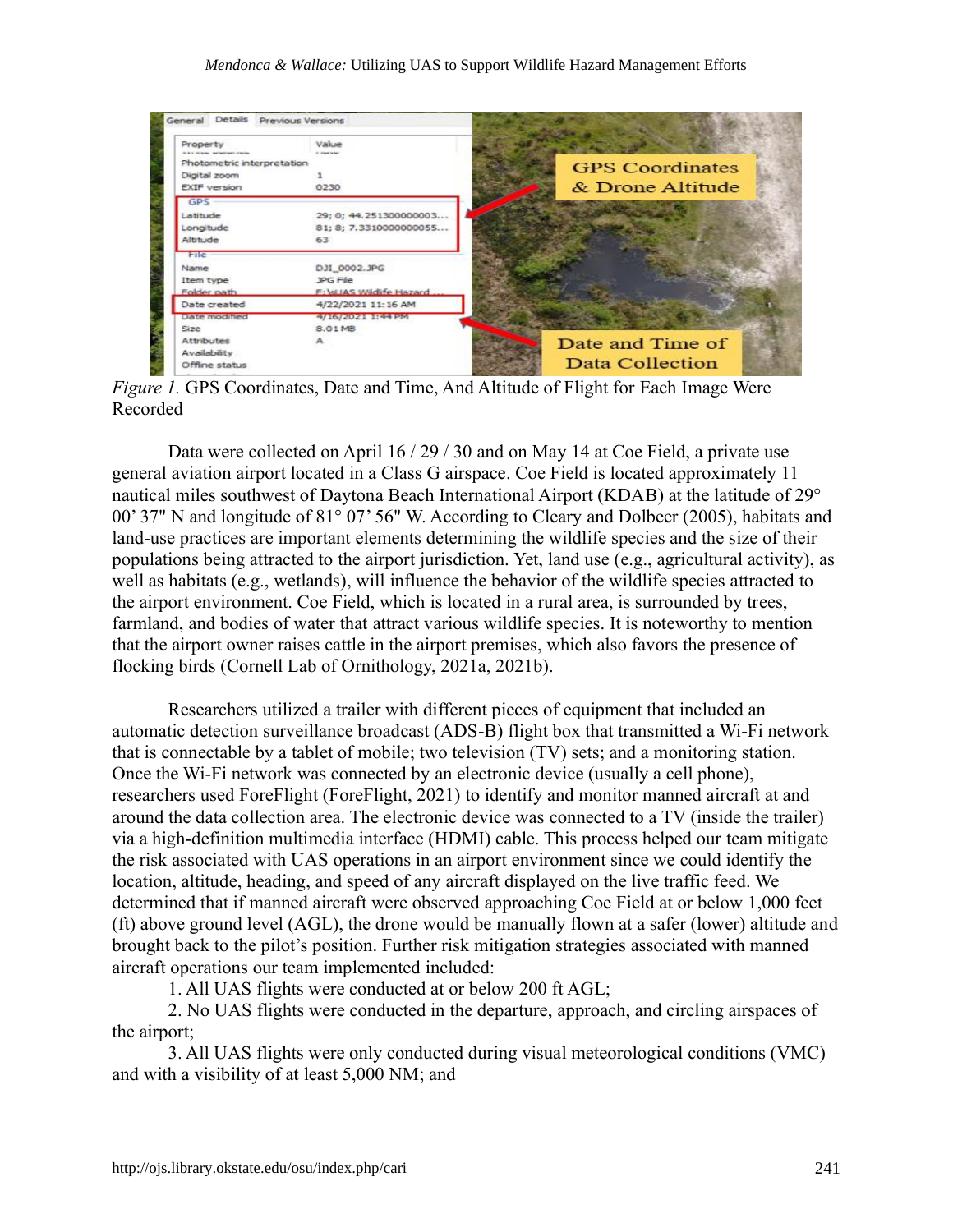4. A visual observer whose roles included ensuring the drone was always within line of sight as well as warning the drone's pilot of the presence of manned aircraft in the data collection area;

In addition, a flight risk assessment tool was exercised before each flight so that our team could identify hazards, and develop and implement safety measures to mitigate the associated risks (FAA, 2016). Some hazards may not be identified, nor the associated risks are effectively mitigated. Thus, safety measures and aircraft performance margins were built into the ConOps. Most importantly, the ConOps was frequently revised and updated accordingly in order to ensure aviation safety and efficiency, as suggested by Hamilton (2020a, 2020b).

The researchers developed a Wildlife Survey Observation Sheet (WSOS) with the support of the QAWB to record data during data collection. This observation form allowed our team to follow a similar protocol utilized by a QAWB during a WHA. Data were collected in an area of approximately 300x300 meters north of Coe Field. Multiple flights were conducted during four days of data collection so that researchers could capture daily and other factors affecting the presence of and/or the behavior of the observed wildlife species as suggested by the FAA (2018). The "DJI's Go 4 Software", used through the smart drone controller, allowed the drone's pilot to create flight plans as well as to store telemetry data from each flight. The smart controller was hooked up via an HDMI cable to the other TV set inside the trailer, where the outside elements would not affect what was being observed. At least one member of our team stayed in the monitoring station inside the trailer observing the two TV sets and writing down observed wildlife activities, the presence of wildlife attractants, and possible interactions between those elements. In addition, this person monitored possible manned aircraft activities at or close to the data collection area. This process not only enhanced our data collection process but also increased the safety of the UAS operations.

The first and third flights were conducted autonomously in a basic grid pattern at an average height of 150ft AGL. The second and fourth flights were carried out manually based upon the drone's pilot's and team members' (especially the team's member in the monitoring station) observations during the autonomous flights. The manual flights allowed our team to collect images from different altitudes, angles, cameras' parameters. They also allowed our team to identify and especially explore elements (e.g., wildlife interactions with habitats) that are vital during a WHA (FAA, 2018). This multiplicity of flights using different patterns "allowed our team to collect several images that overlapped, giving researchers (and the QAWB) a better and more accurate picture of wildlife hazards and of possible wildlife hazard attractants, and the interactions between those elements" (Cabrera et al., 2021, p.14). Moreover, it allowed the researchers to observe and collect multiple images of a specific area; wildlife species (to include their numbers and locations, local movements, and behaviors); and/or wildlife hazard attractants from multiple viewpoints.

#### **Key Findings**

There were 5,020 and 1,195 strikes and damaging strikes involving mammals in the U.S., respectively, from 1990 through 2020. Twenty-nine aircraft were destroyed after colliding with mammals. Three of them involved cattle. Thirty-one and one people were injured and killed,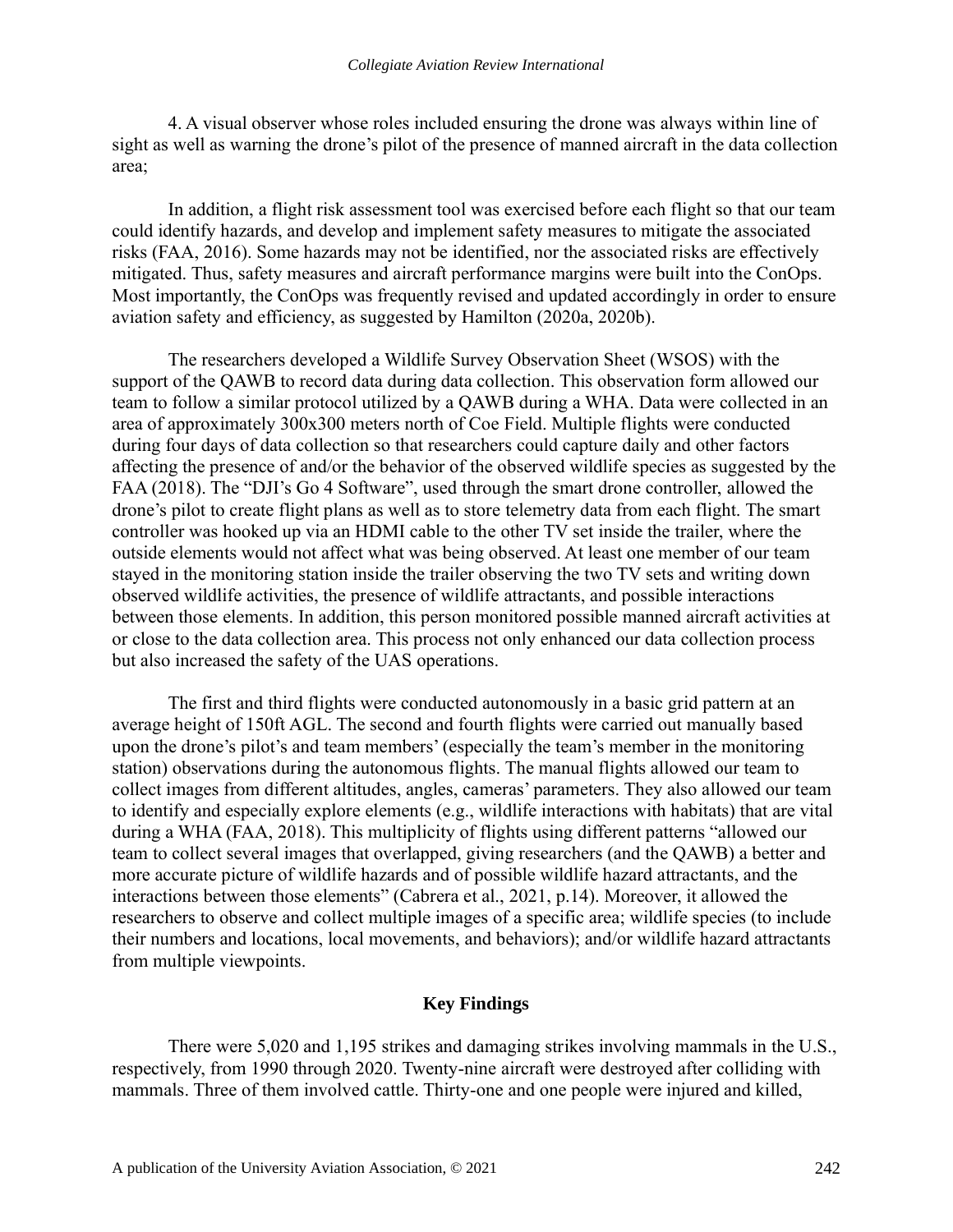respectively, due to strikes with mammals. The direct and other monetary economic losses resulting from those strikes were estimated to be almost \$70 million (Dolbeer et al., 2021). As previously noted, the airport's owner raises cattle at Coe Field. Analyses of wildlife strike data have indicated that Cattle have not been a safety hazard to aviation operations. Nonetheless, other mammals of similar (e.g., Mule deer) or smaller size (Coyote) have caused aircraft accidents in the U.S. White-tailed deer and Coyote are considered the first and 12<sup>th</sup> most hazardous wildlife species to flight operations in the U.S. (FAA, 2018). Previous studies (DeVaul et al., 2018; Dolbeer, 2020) have identified an association between the wildlife body mass and the probability of a damaging strike. We could observe the presence of Cattle at Coe Field, their behavior, local movements, and preferred habitats. Additionally, our team could observe and record how cattle influence the presence and behavior of flocking birds. Both the visual and thermal cameras hold the potential to identify the presence of "*large*" mammals. Nonetheless, the "*best*" images were collected with the visual camera (see Figure 2).



*Figure 2.* Images of Cattle at the Data Collection Area

*Note*. Figure 2a and 2b were taken during a manual flight with the visual and thermal cameras, respectively.

There were 654 aviation safety occurrences involving Cattle egrets from 1990 through 2020 in the U.S. Forty-three and 66 of the total strikes caused damage to the aircraft and had a negative effect on flight (e.g., aborted takeoff), respectively. Almost 20% (n=124) of these strikes involved two or more animals. The FAA  $(2018)$  listed this bird species as the  $14<sup>th</sup>$  most hazardous wildlife species to aviation in the U.S. Cattle egrets forage in flocks, usually in fields and pastures where they can stalk small animals (e.g., insects) stirred from the ground (Cornell Lab of Ornithology, 2021c). Our team could observe, with the visual camera and especially during the manual flights, the presence, numbers, and behaviors of Cattle egrets. They were more abundant in the morning feeding on the ground and generally close to the cattle. We also observed them at or close to bodies of water. We could rarely "see" them with the thermal camera. It is important to mention that the drone allowed our team to observe these animals to include their numbers, behaviors, and local movements up to 500 meters from where the trailer was located. In different words, it would be difficult for a QAWB to thoroughly collect this information during a WHA even with binoculars due to the presence of shrubs and other elements between the trailer and the animals. Yet, the grass height can make it difficult for the QAWB to collect data and information on "small" birds that are foraging on the ground (see Figure 3).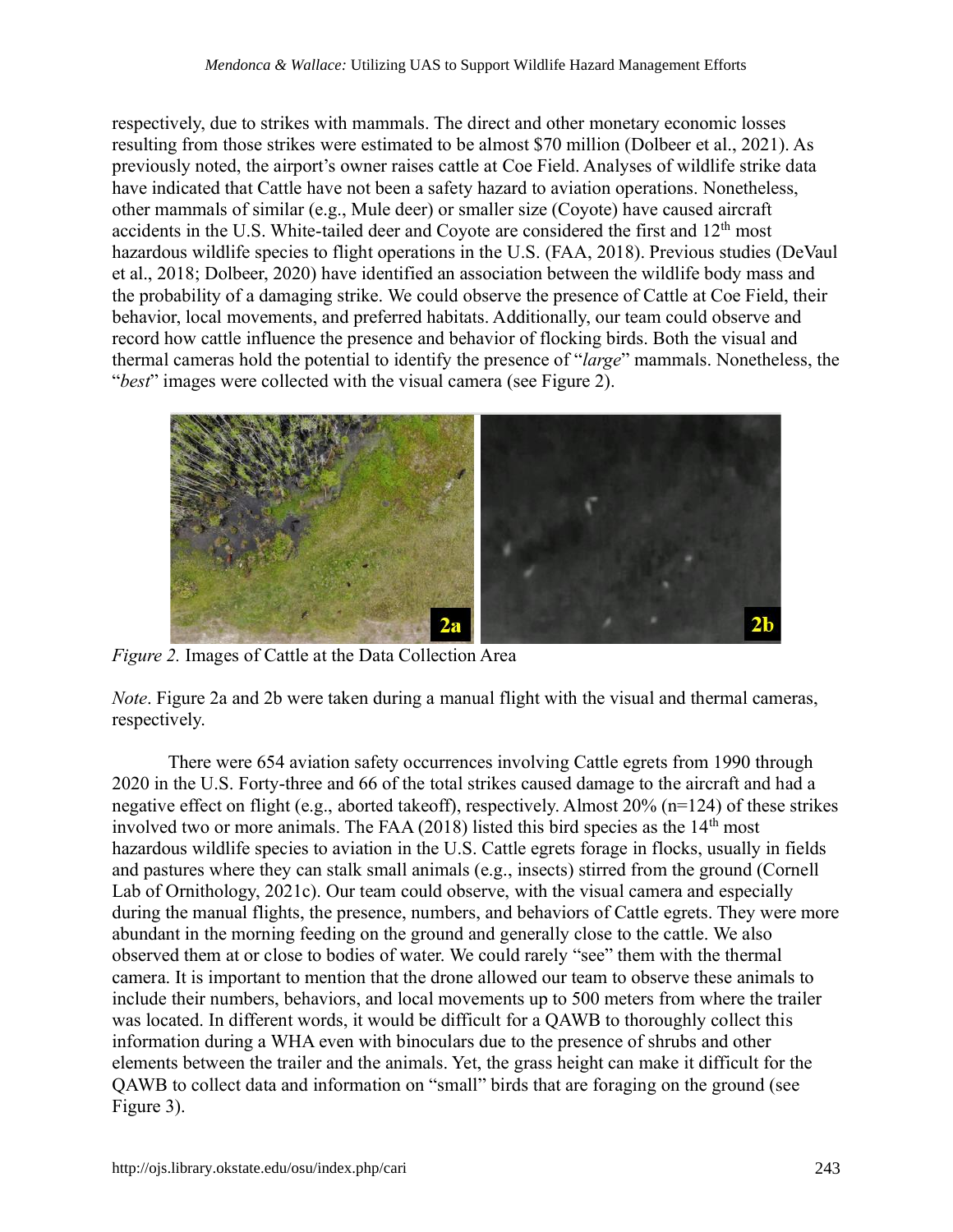

*Figure 3.* Images of Cattle Egrets the Data Collection Area

*Note.* Figure 3a shows 34 Cattle Egrets foraging close to cattle. Figure 3b show man-made and other structures between the trailer and the location where we observed Cattle Egrets with the drone.

From 1990 through 2020 there were 178 strikes involving Sandhill cranes in the U.S. (Dolbeer et al., 2021). This bird species is listed as the fifth most hazardous wildlife species to aviation (FAA, 2018). This heavy-bodied animal's preferred habitats include pasture and prairies, and open grassland and wetlands. We could observe Sandhill cranes at Coe Field a few times with the UAS during the manual flights, usually during sunny weather. They were frequently in groups of three to five animals roaming in bodies of water or foraging close to wetlands.

"Land-use practices and habitat are the key factors determining the wildlife species and the size of wildlife populations that are attracted to airport environments" (FAA, 2018, p. 2-8). The identification of these land-use practices and habitats as well as the recording of the impact they have on the identified wildlife species is fundamental during a WHA. We could, using the visual camera during the autonomous and visual flights identify those land use-practices (e.g., livestock production) and habitats (e.g., wetland) and the relationship between the identified species and those sources of attraction. For example, Cattle in the data collection area is a factor determining the number and behavior of Cattle egrets (Cornell Lab of Ornithology, 2021). Moreover, our team observed and recorded the presence, numbers, and behaviors of Cattle egrets, Mottled ducks, Sandhill cranes, and White ibises being attracted to wetlands at Coe Field (Cornell Lab of Ornithology, 2021a, 2021b, 2021c).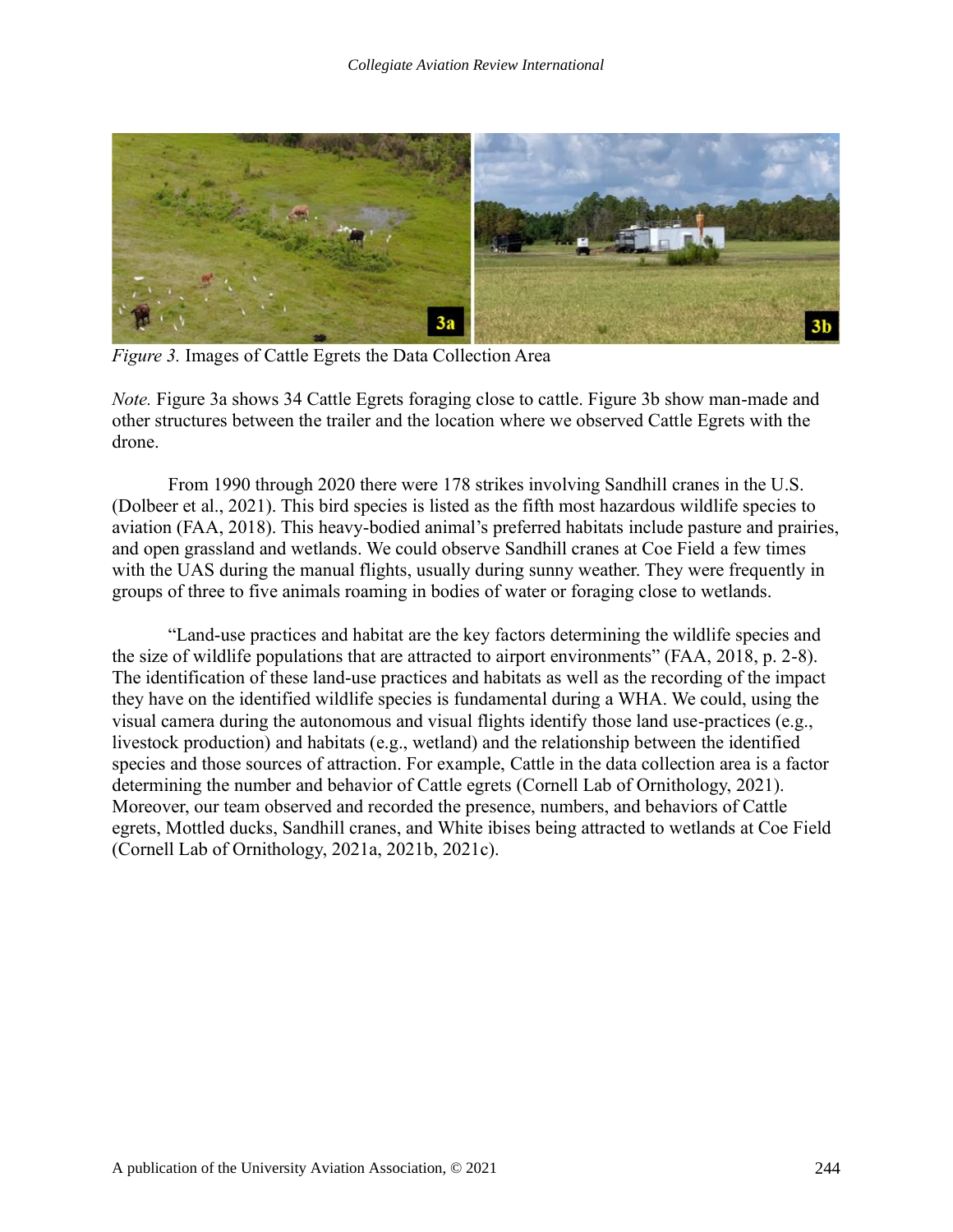

*Figure 4.* Multiple Images Collected with the UAS with the Visual Camera

*Note*. Figure 4a shows four Sandhill Cranes roaming in a Wetland. Figure 4b shows the interactions between Cattle and Cattle Egrets at Coe Field. In Figure 4c, yellow and red circles indicate Cattle Egrets and Cattle, respectively that were attracted to a wetland. Figure 4d shows habitats with the potential to attract hazardous wildlife species to the airport environment.

## **Conclusions**

The increased risk of mishaps due to wildlife strikes (Dolbeer et al., 2021) and the forecast growth for the U.S. aviation industry (FAA, 2020) require new strategies and great effort in order to continuously improve aviation safety. Multifaceted and innovative approaches to mitigate the risk of aircraft accidents resulting from strikes are fundamental. Findings from this ongoing study suggest that that UAS facilitates data collection in areas that are difficult to access by ground-based means (e.g., wetlands). Another key finding of this study was that our team could observe, and with the assistance of the QAWB identify different wildlife species and habitats simultaneously during each UAS flight. In different words, from a single image (video and/or picture) a QAWB could obtain valuable information about different wildlife species and related habitats. Moreover, results suggest that the versatility and speed of UAS (including their high-quality cameras and sensors) ensure that data can be collected more thoroughly and faster over large areas during a WHA. The use of UAS during a WHA can allow a QAWB to collect data that are difficult to access by ground-based means. Our findings also suggest that the risk associated with UAS operations at the airport environment can be reduced through the development of a ConOps that incorporates robust risk management processes and procedures. Findings also indicate that the ConOps must be periodically revised to incorporate procedures that improve aviation safety and efficiency. Most importantly, results suggest that the use of UAS during a WHA can enhance the data collection process by:

1. Collecting data and information on wildlife species, habitats, and land-uses at the airport environment faster and thoroughly;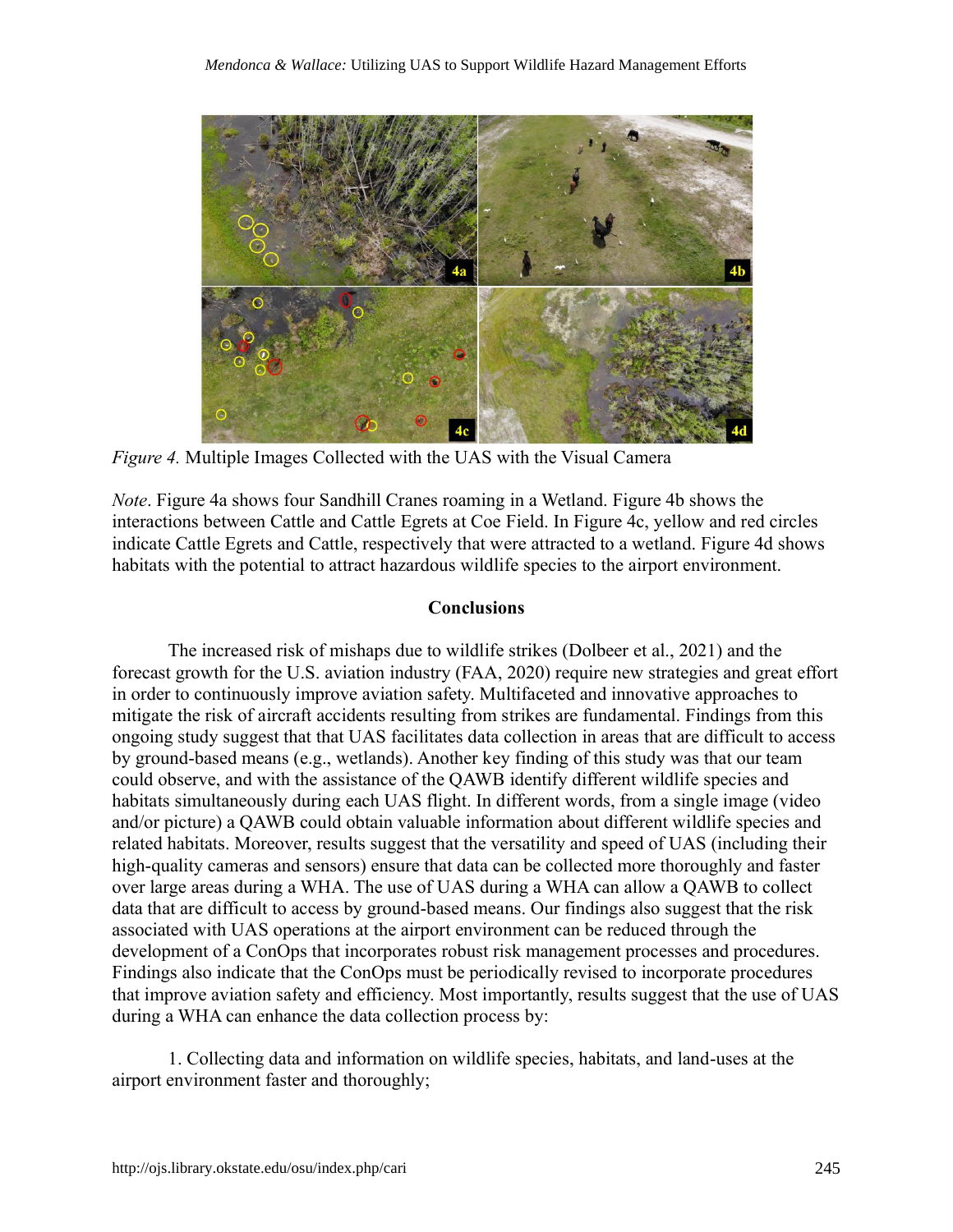2. Establishing a relationship between habitats and/or land uses and hazardous wildlife species;

3. Obtaining information of different wildlife species and habitats / land-uses simultaneously;

4. Obtaining information on wildlife species in areas that are difficult to access by ground-based means.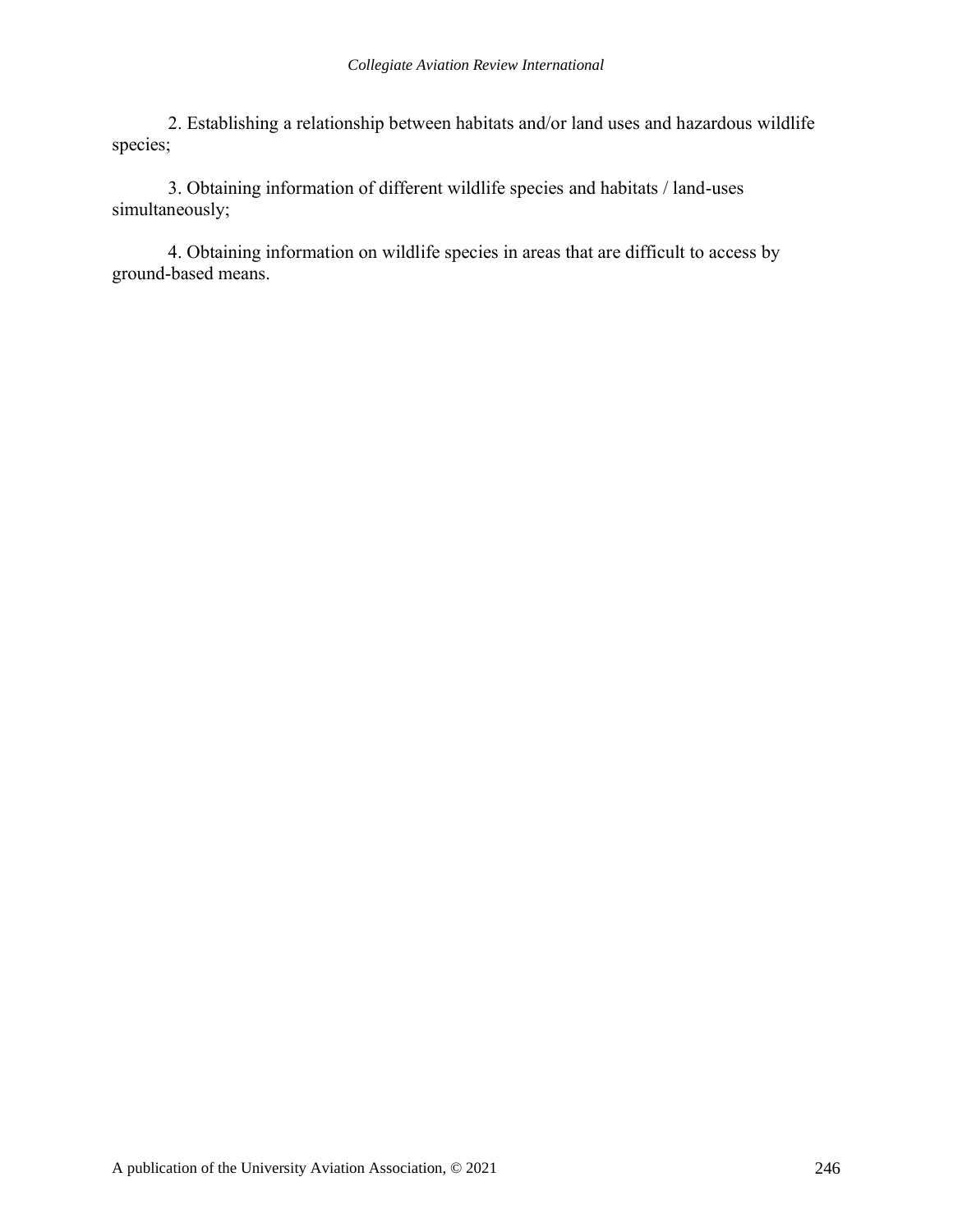## **References**

- Cabrera, J., Chimino, A., Woolf, N., Schwarz, M., & Mendonca, F. A. C. (2021). *Applying UAS for wildlife hazard management at airports*. FAA challenge: Smart airport student competition. [http://faachallenge.nianet.org/wp](http://faachallenge.nianet.org/wp-content/uploads/FAA_2021_TechnicalPaper_EmbryRiddleAeronauticalUniversity.pdf)[content/uploads/FAA\\_2021\\_TechnicalPaper\\_EmbryRiddleAeronauticalUniversity.pdf](http://faachallenge.nianet.org/wp-content/uploads/FAA_2021_TechnicalPaper_EmbryRiddleAeronauticalUniversity.pdf)
- Cleary, E. C., & Dolbeer, R. A. (2005). *Wildlife hazard management at airports: A manual for airport personnel*. Federal Aviation Administration. [http://www.faa.gov/airports/airport\\_safety/wildlife/resources/media/2005\\_faa\\_manual\\_co](http://www.faa.gov/airports/airport_safety/wildlife/resources/media/2005_faa_manual_complete.pdf) [mplete.pdf](http://www.faa.gov/airports/airport_safety/wildlife/resources/media/2005_faa_manual_complete.pdf)
- Cornell Lab of Ornithology (2021a). *All about birds: Cattle Egret identification*. The Cornell Lab. [https://www.allaboutbirds.org/guide/Cattle\\_Egret/id](https://www.allaboutbirds.org/guide/Cattle_Egret/id)
- Cornell Lab of Ornithology (2021b). *All about birds: Sandhill Crane identification*. The Cornell Lab. [https://www.allaboutbirds.org/guide/Sandhill\\_Crane/id](https://www.allaboutbirds.org/guide/Sandhill_Crane/id)
- Cornell Lab of Ornithology (2021c). *All about birds: Mottled Duck identification*. The Cornell Lab. [https://www.allaboutbirds.org/guide/Mottled\\_Duck/id](https://www.allaboutbirds.org/guide/Mottled_Duck/id)
- DeVault, on, H. A., Block, M. E., Wright, P. M., Ernst, D. M., Hayden, S. J., Lazzara, D. J., Savoy, S. M., & Polston, E. K. (2007). Estimating interspecific economic risk of bird strikes with aircraft. *Wildlife Society Bulletin 42*(1), 94–101. [https://digitalcommons.unl.edu/icwdm\\_usdanwrc/2074/](https://digitalcommons.unl.edu/icwdm_usdanwrc/2074/)
- Dolbeer, R. A. (2020). Population increases of large birds in North America pose challenges for aviation safety. *Human-Wildlife Interactions, 14*(3), 345-357*.*  <https://doi.org/10.26077/53f9-edc3>
- Eschenfelder, P., & DeFusco, R. (2010, August). Bird strike mitigation beyond the airport. *AeroSafety World, 5*(7). [https://flightsafety.org/asw-article/bird-strike-mitigation-beyond](https://flightsafety.org/asw-article/bird-strike-mitigation-beyond-the-airport/)[the-airport/](https://flightsafety.org/asw-article/bird-strike-mitigation-beyond-the-airport/)
- Federal Aviation Administration (FAA). (2016). *Pilot's handbook of aeronautical knowledge*. FAA. [https://www.faa.gov/regulations\\_policies/handbooks\\_ manuals/aviation/phak/](https://www.faa.gov/regulations_policies/handbooks_%20manuals/aviation/phak/)
- Federal Aviation Administration (FAA). (2018). *Protocol for the conduct and review of wildlife hazard site visits, wildlife hazard assessments, and wildlife hazard management plans* (AC 150/5200-38). FAA. [https://www.faa.gov/documentLibrary/media/Advisory\\_Circular/150-5200-38.pdf](https://www.faa.gov/documentLibrary/media/Advisory_Circular/150-5200-38.pdf)